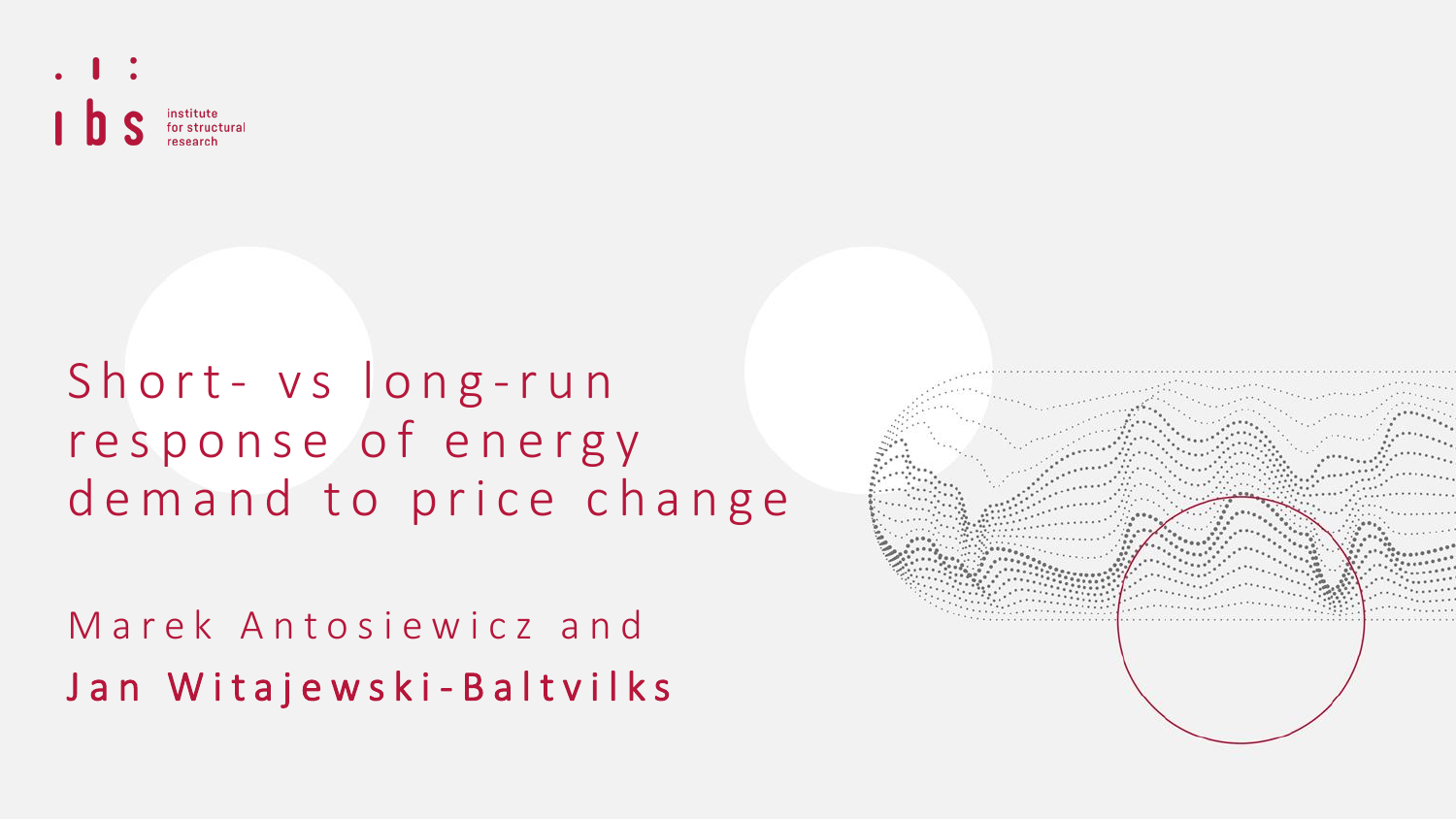# The project is funded by the

Polish National Science Centre grant SONATA

# NATIONAL SCIENCE CENTRE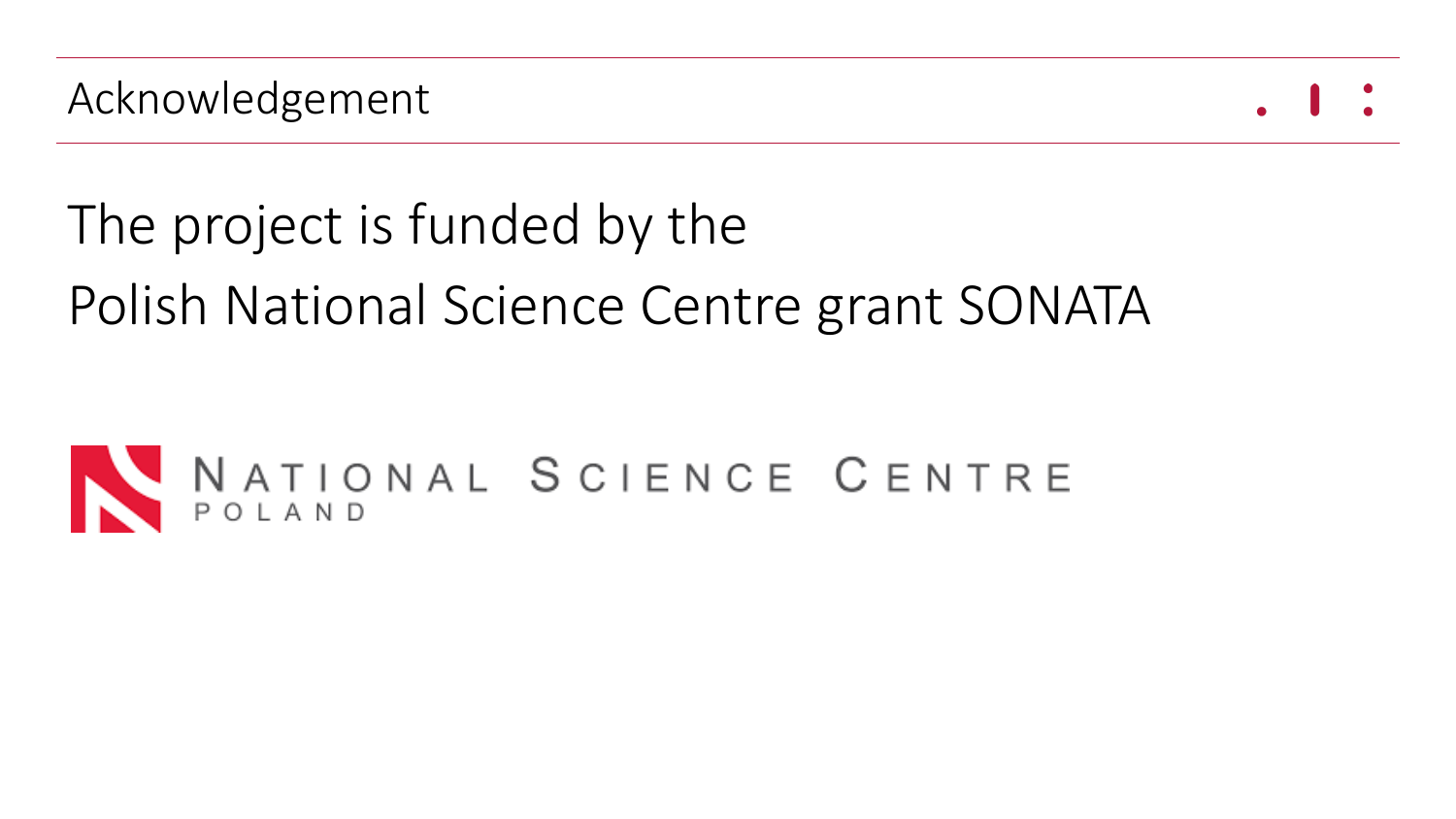#### Motivation

$$
d \log (emissions) = d \log (emissions/energy) + d \log (energy) =
$$

$$
= (\epsilon_{CI} + \epsilon_{p\tau} \epsilon_E) d \log(\tau)
$$

where  $\tau$  is the carbon price,

$$
\epsilon_{Cl} = \frac{\partial \log(emissions/energy)}{\partial \log(\tau)}
$$

$$
\epsilon_{p\tau} = \frac{\partial \log(p_E)}{\partial \log(\tau)}
$$

$$
\epsilon_E = \frac{\partial \log(energ)}{\partial \log(p_E)}
$$

Elasticity of demand determines how much energy efficiency can be bought with carbon tax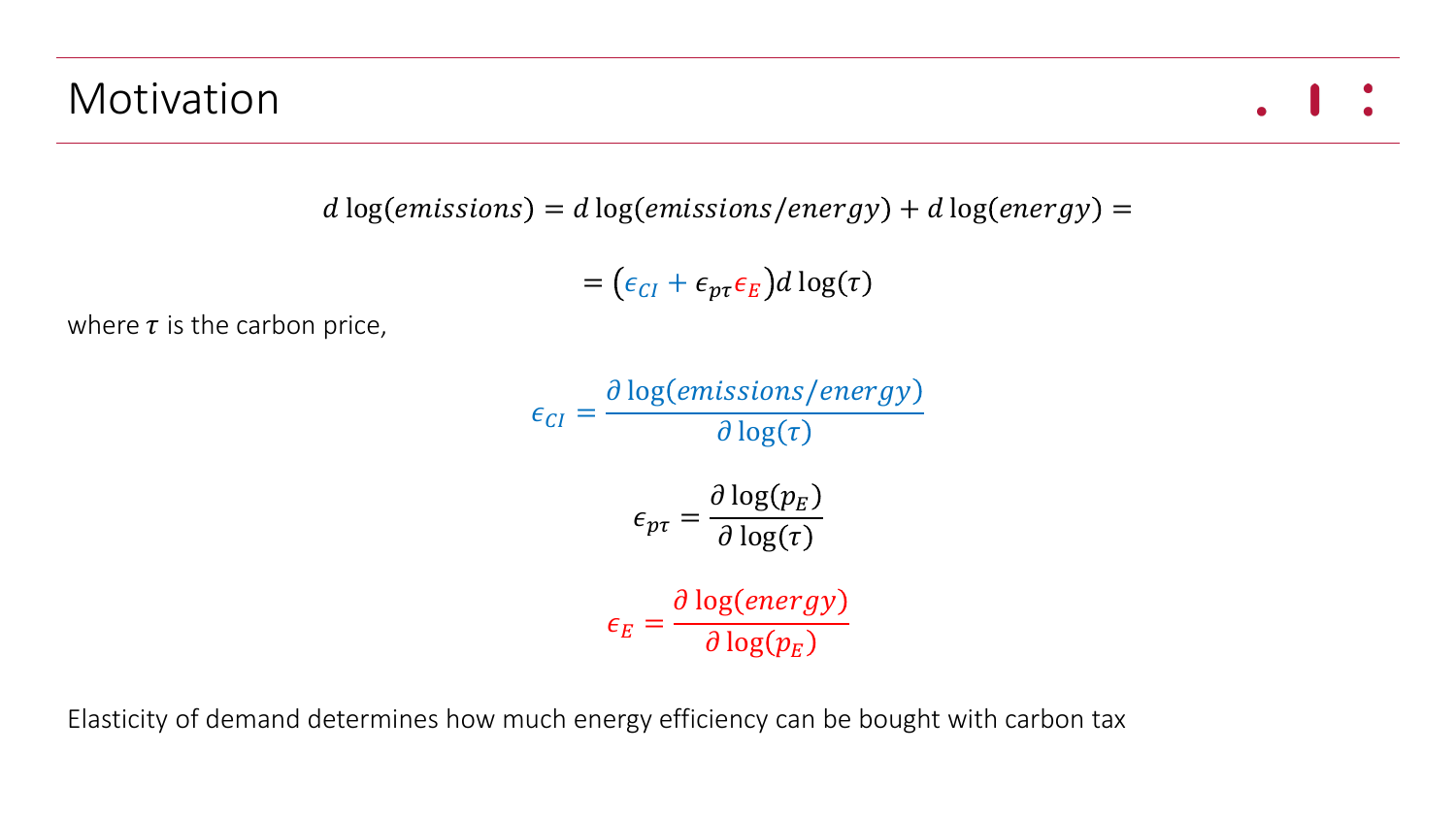# Le Chatelier principle in Energy Economics

- Two effects of an increase in energy price:
	- Firm substitute energy with other factors of production (usually capital) along the isoquant defined by its current technology
	- In the long-run the firm switch to less energy-intensive and more capital-intensive technology
- Response of energy demand to price change larger in the long-run than in the short-run.
- Impact of the carbon tax larger in the long-run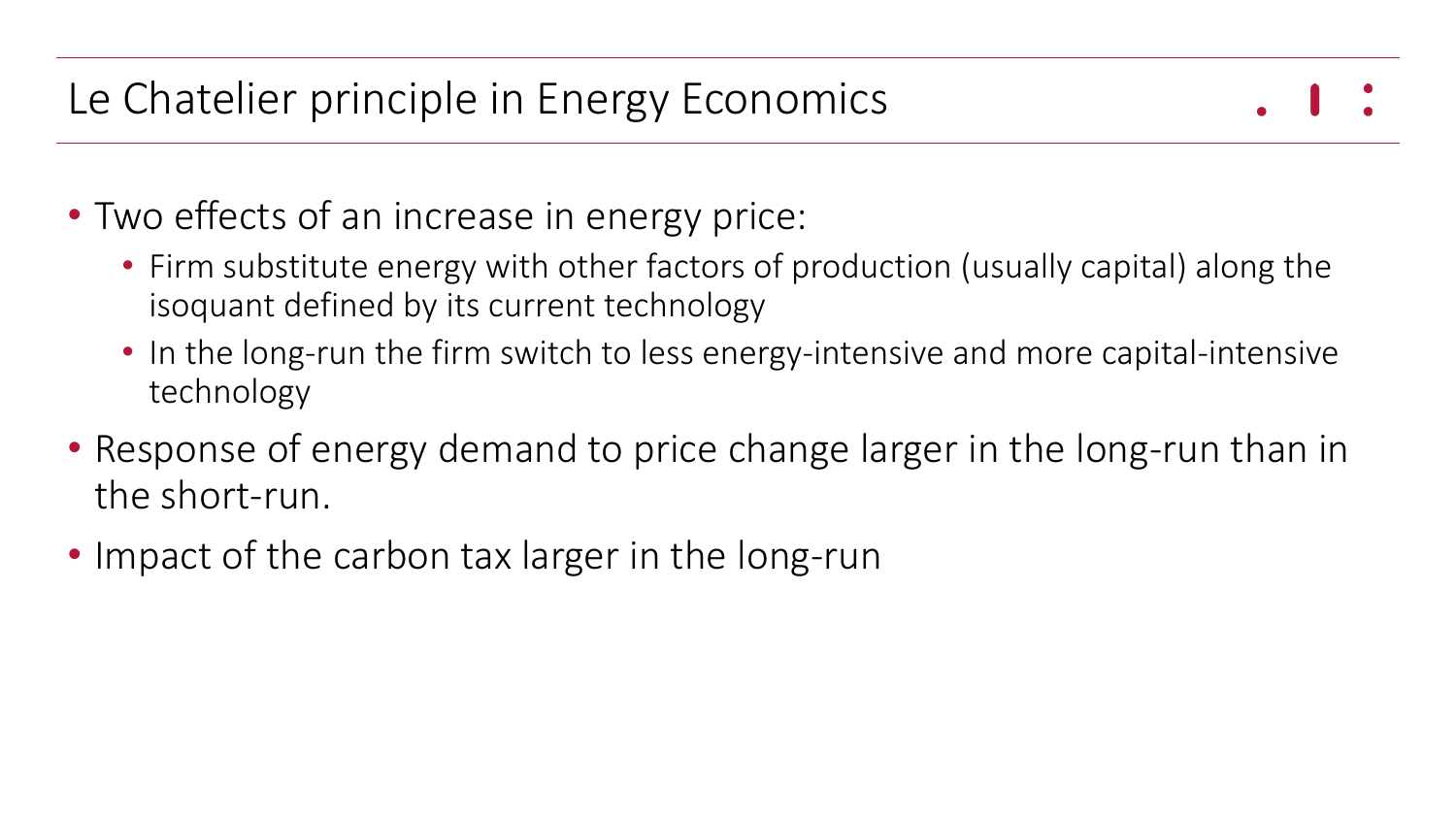# 3 steps of the project

- 
- Investigate the effect of price induced technological adjustment on energy demand
- Investigate the path of energy demand from the moment of change in price until it reaches its new steady state.
- Examine the macroeconomic consequences of the long-run adjustment of energy demand.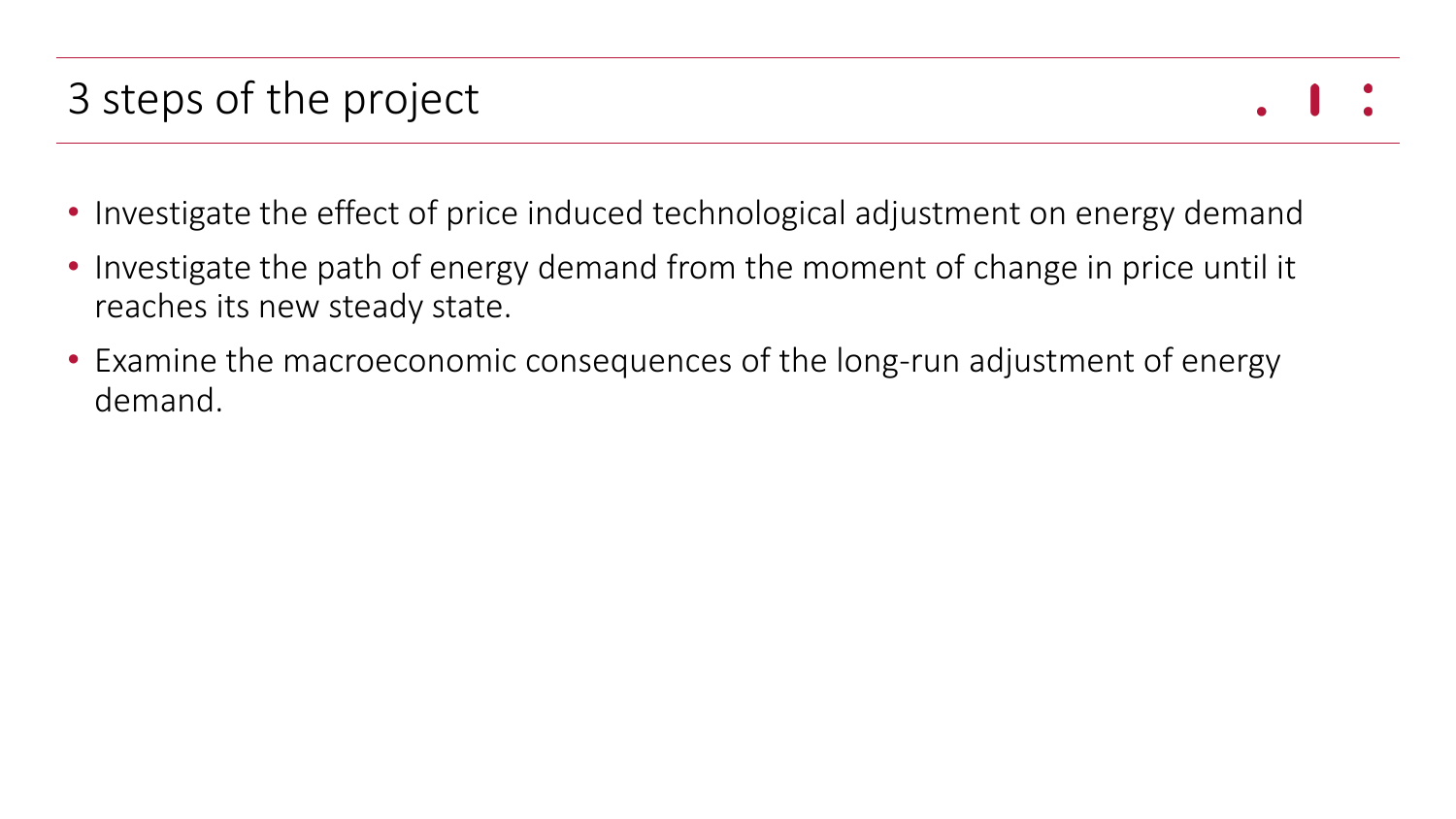- choice of technology modelled with World Technology Frontier (Caselli and Coleman (2005), Jones (2005) and Growiec (2008, 2013)).
	- Firms choose from the menu of technologies.
- add dynamics by embodying technology into capital stock (Krusell 1998)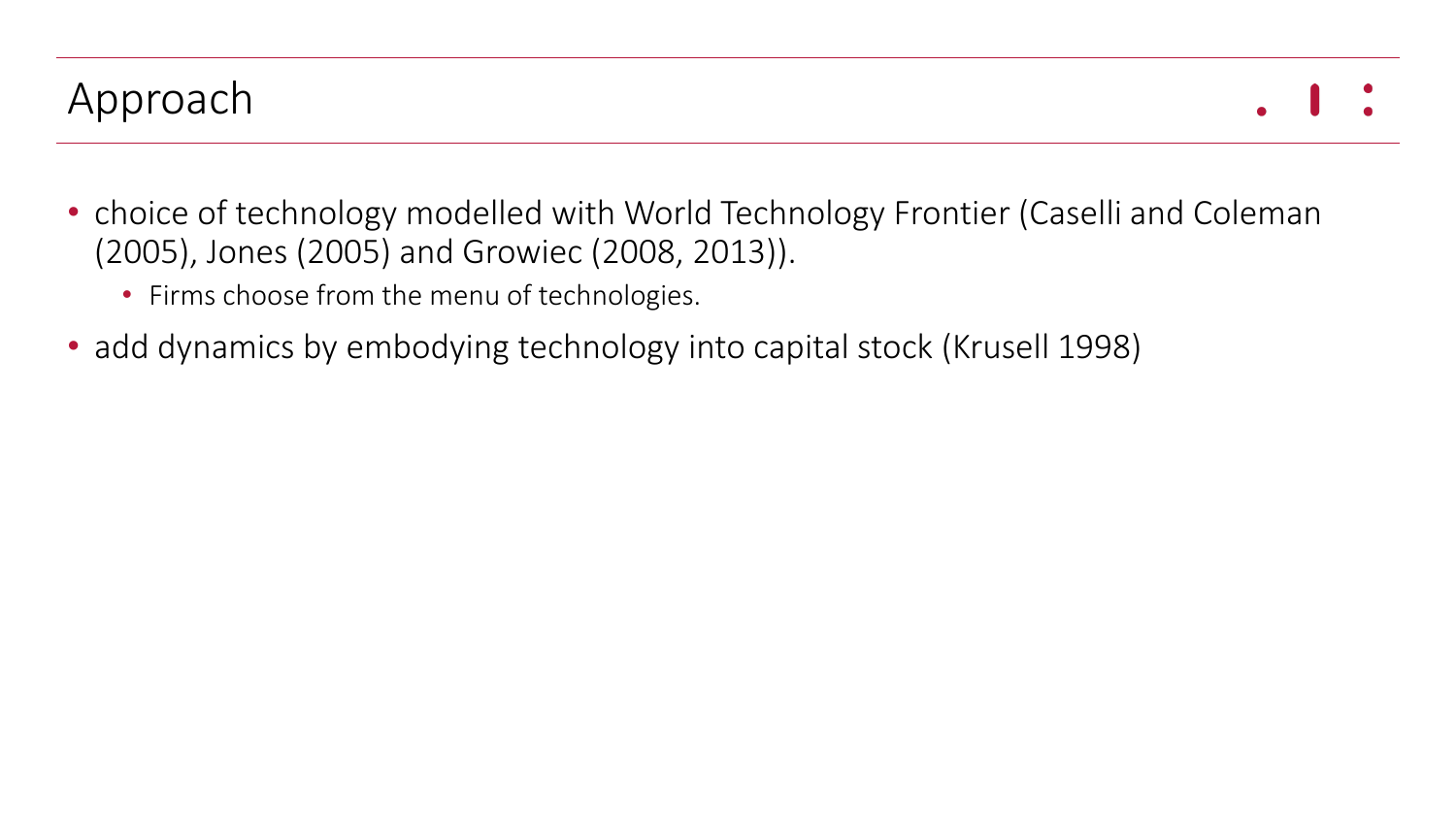Tech choice model:

• Price induced tech adjustment reduced energy consumption (if capital and energy are gross compliments and energy is a small fraction of total cost)

Micro founded dynamic model:

- elasticity of demand larger in the long-run than in the short-run
- as time passes elasticity of demand approaches its long-run level exponentially at the rate that is determined by
	- capital depreciation rate and
	- the growth rate of the economy.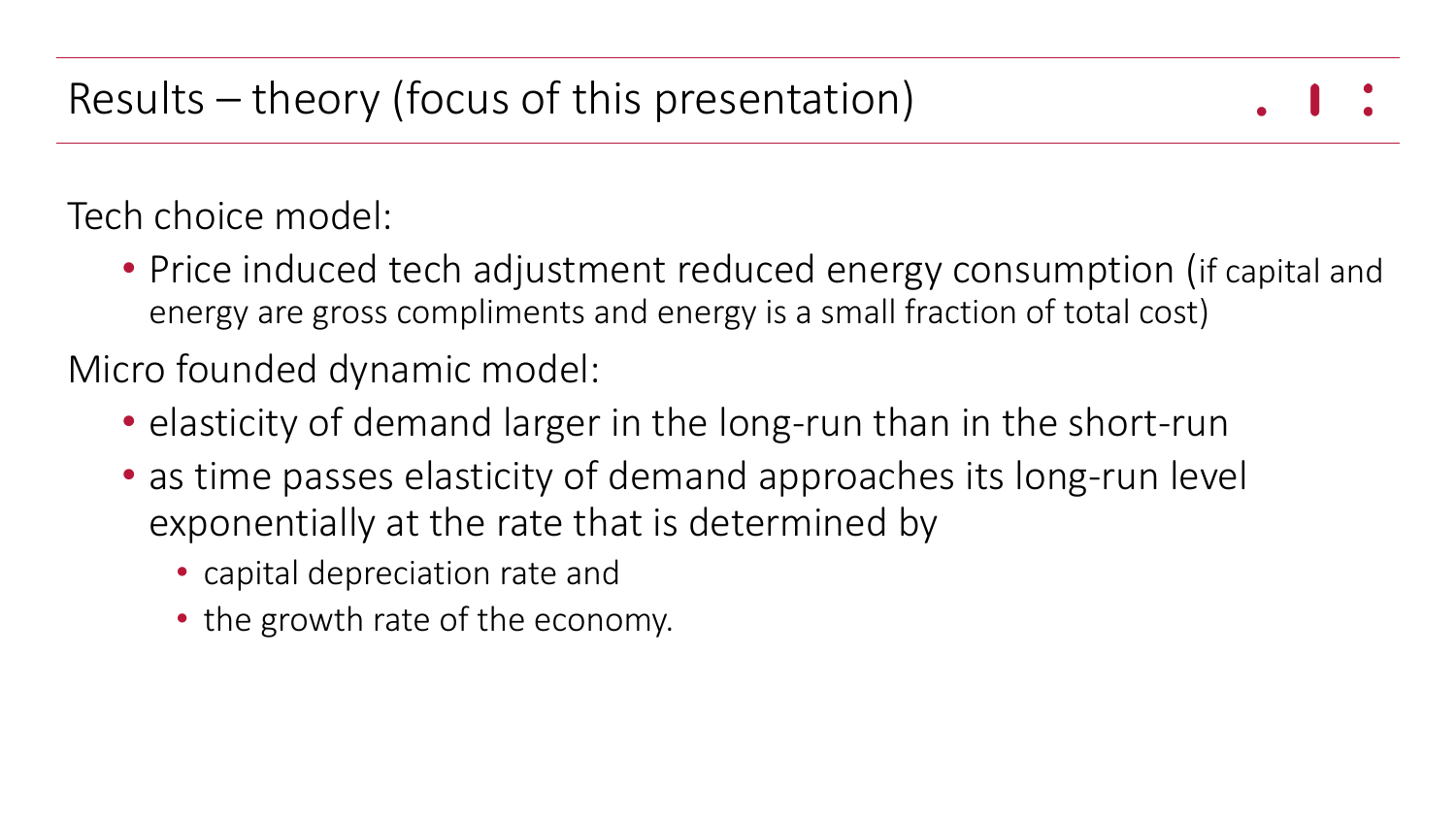#### Results - simulations

- DSGE simulations: adjustment of energy demand
	- reduces the negative impact of CO2 tax on GDP and
	- creates additional negative pressure on the employment in the mining sector.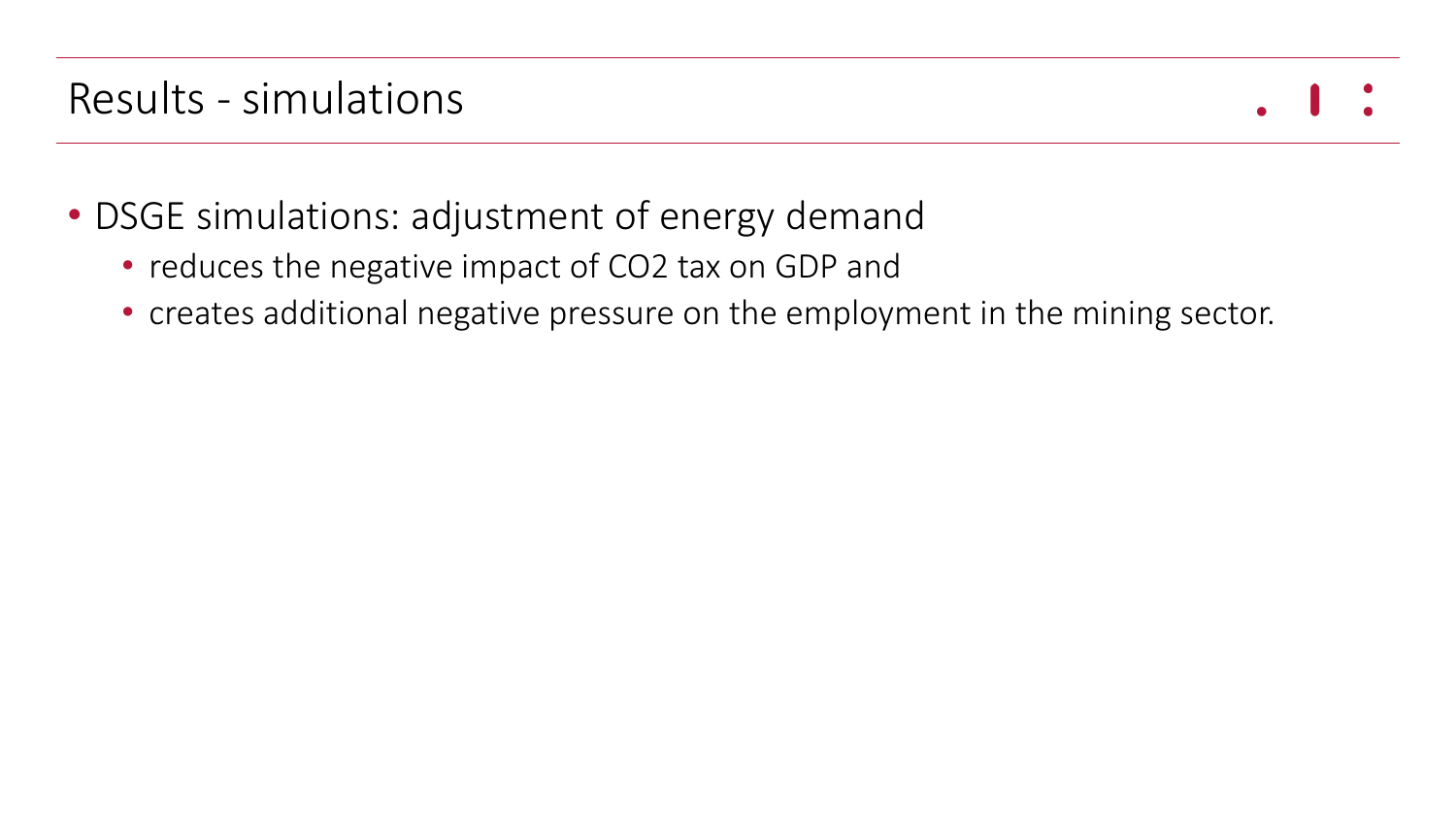- No study applying tech choice theory to examine substitutability between energy and capital
- Several studies on (closely related) Induced/Directed Technological Change (DTC):
	- Casey (2017), Andree and Smulders (2014), Hassler, Krusell and Olovson (2016), Witajewski-Baltvilks, Verdolini and Tavoni (2017)
	- key difference: Tech Choice: a switch to (existing) energy-saving technologies; DTC: accumulation of energy-saving knowledge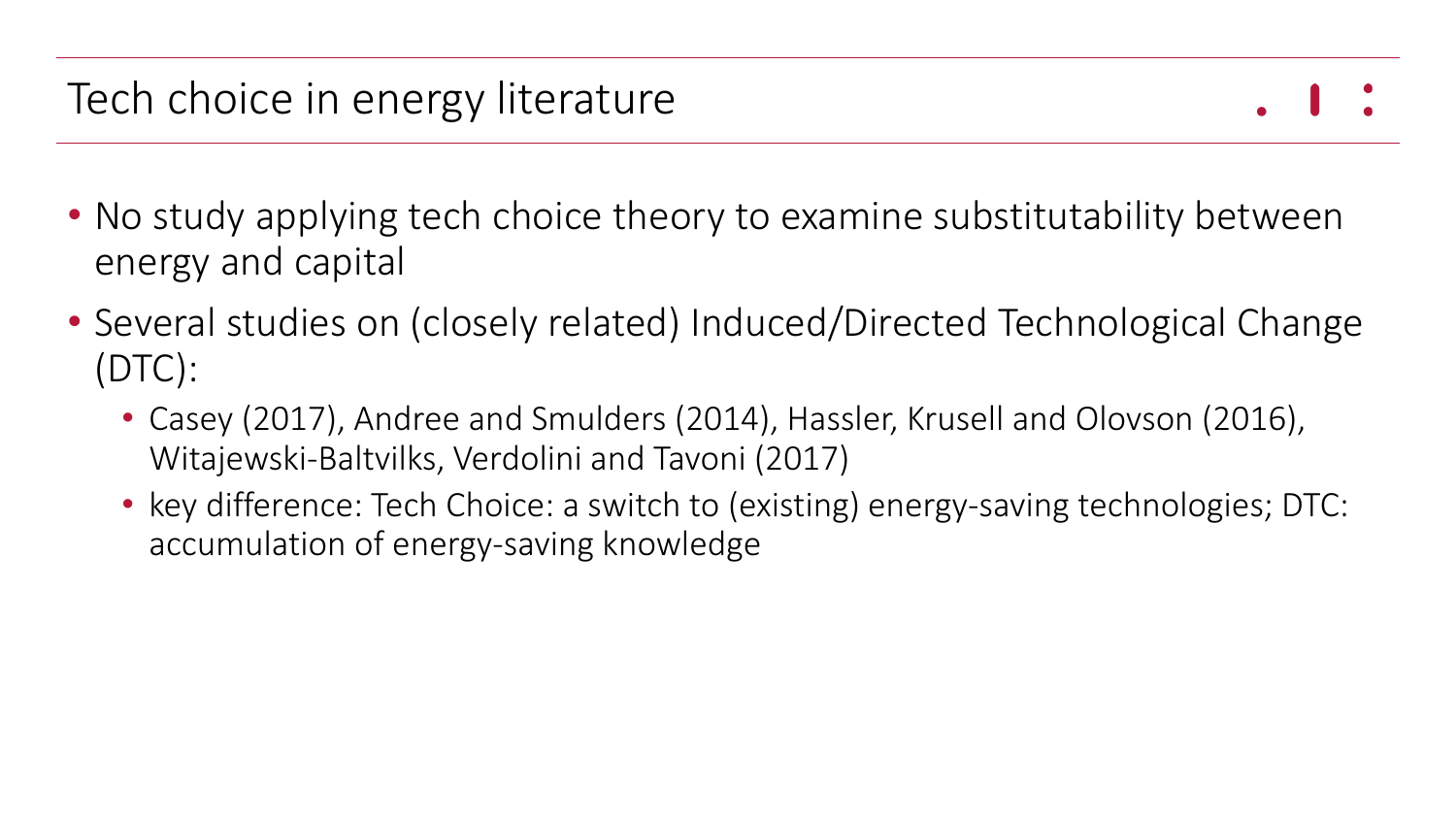#### Mickey Mouse model – the setup

- One product, many production methods
- Production method  $i$  takes the form

$$
F_i = [(A_{iE}E)^{\sigma} + (A_{iK}K)^{\sigma}]^{\frac{1}{\sigma}}
$$

where  $E$  and  $K$  stand for energy and capital

• Each production method is characterized by a different pait  $(A_{iF}, A_{iK})$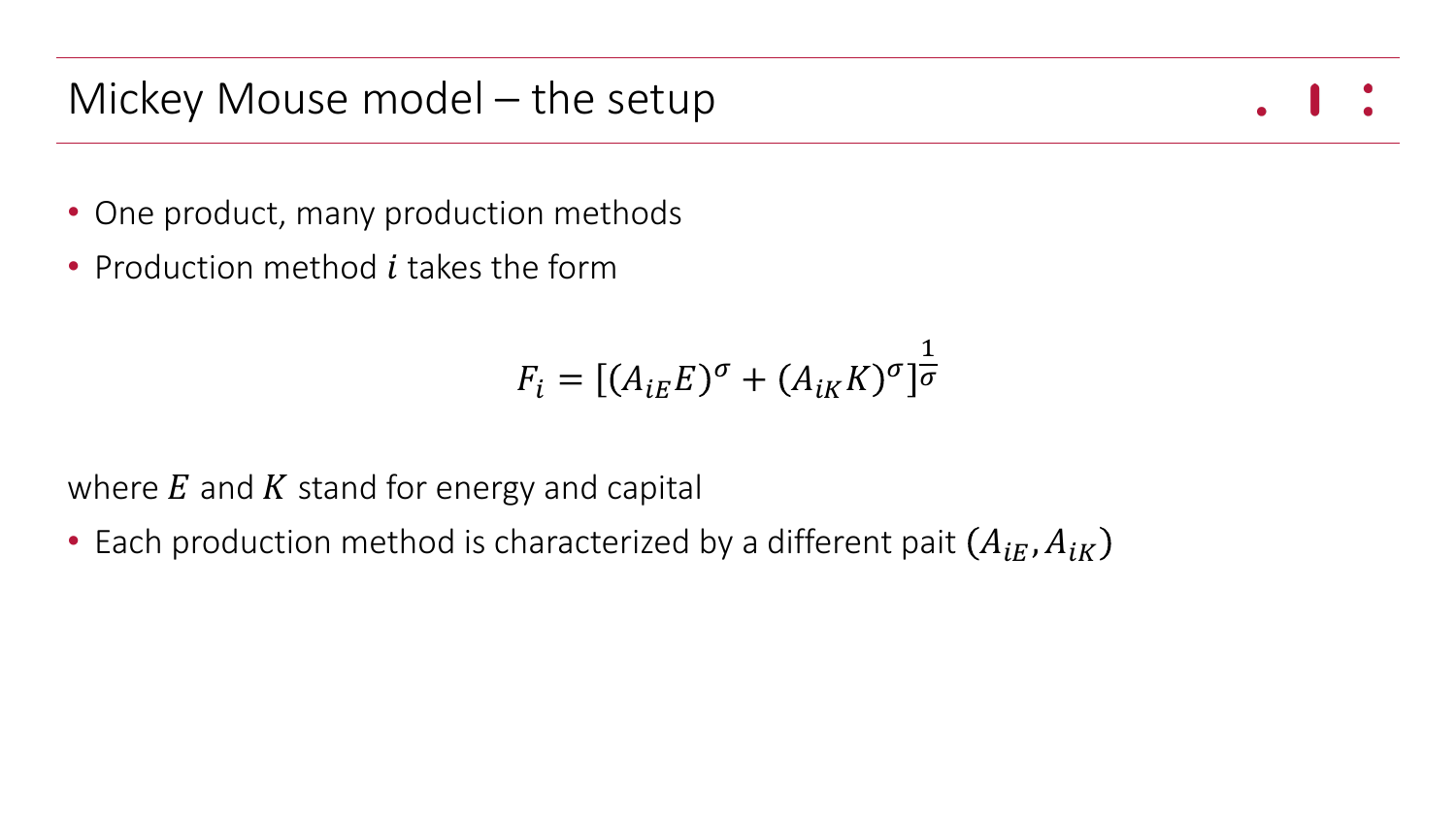#### Available technologies

- The set of available production methods is determined by the global technology paradigm (also known as *World Technology Frontier*)
- described by:

$$
\frac{1}{\gamma}A_E^{\omega} + A_K^{\omega} \le B
$$

Parameters of the tech paradigm:  $B$ ,  $\gamma$ ,  $\omega$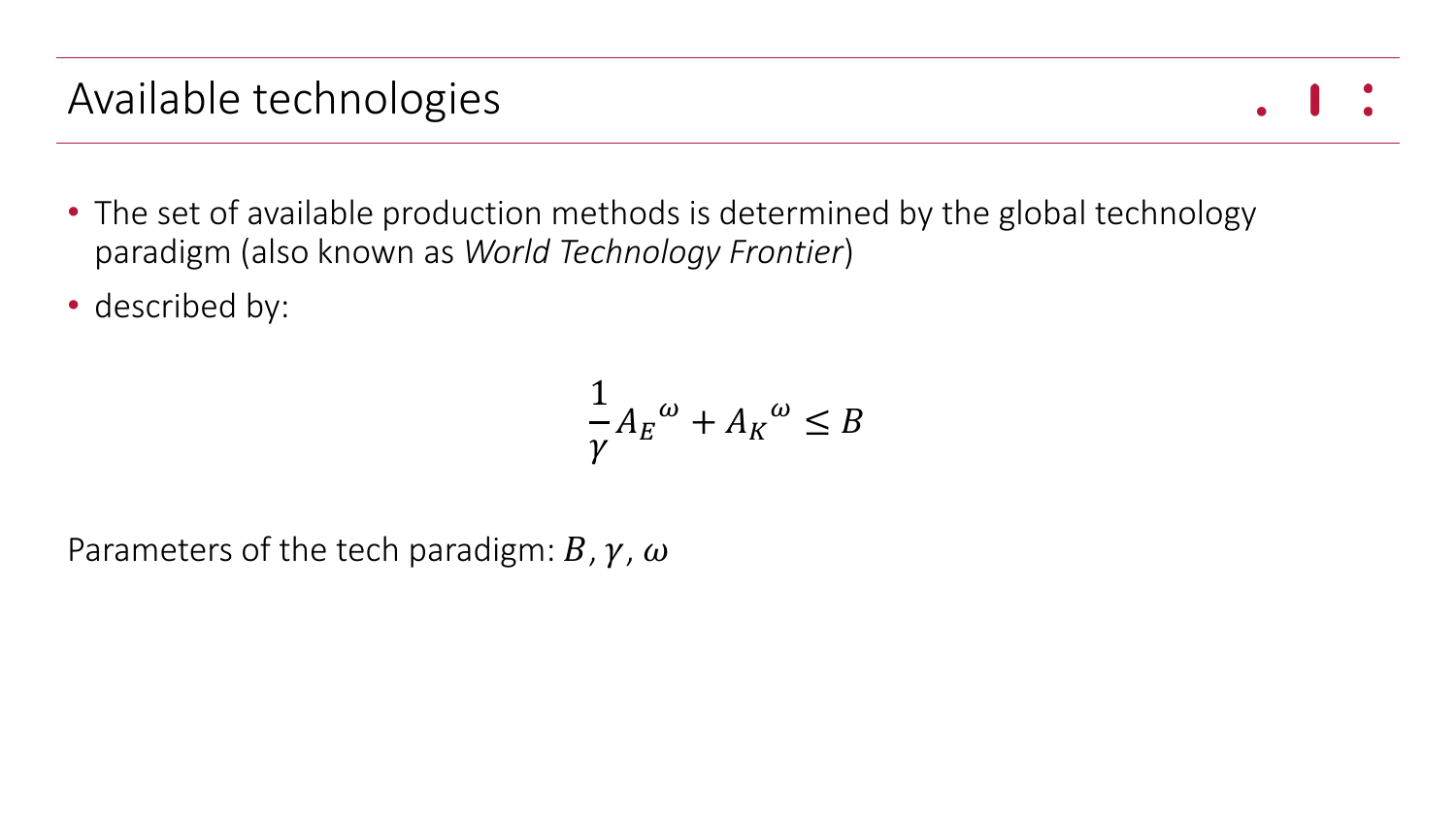#### Firms optimization

 $\bullet$ 

• The firm's maximization problem:

$$
\max_{A_E, A_K, E, K} \left\{ \left[ (A_E E)^{\sigma} + (A_K K)^{\sigma} \right]^{\frac{1}{\sigma}} - K - p_E E \right\}
$$

subject to 
$$
\frac{1}{\gamma} A_E^{\omega} + A_K^{\omega} \le B
$$
  
where  $p_E$  is the price of energy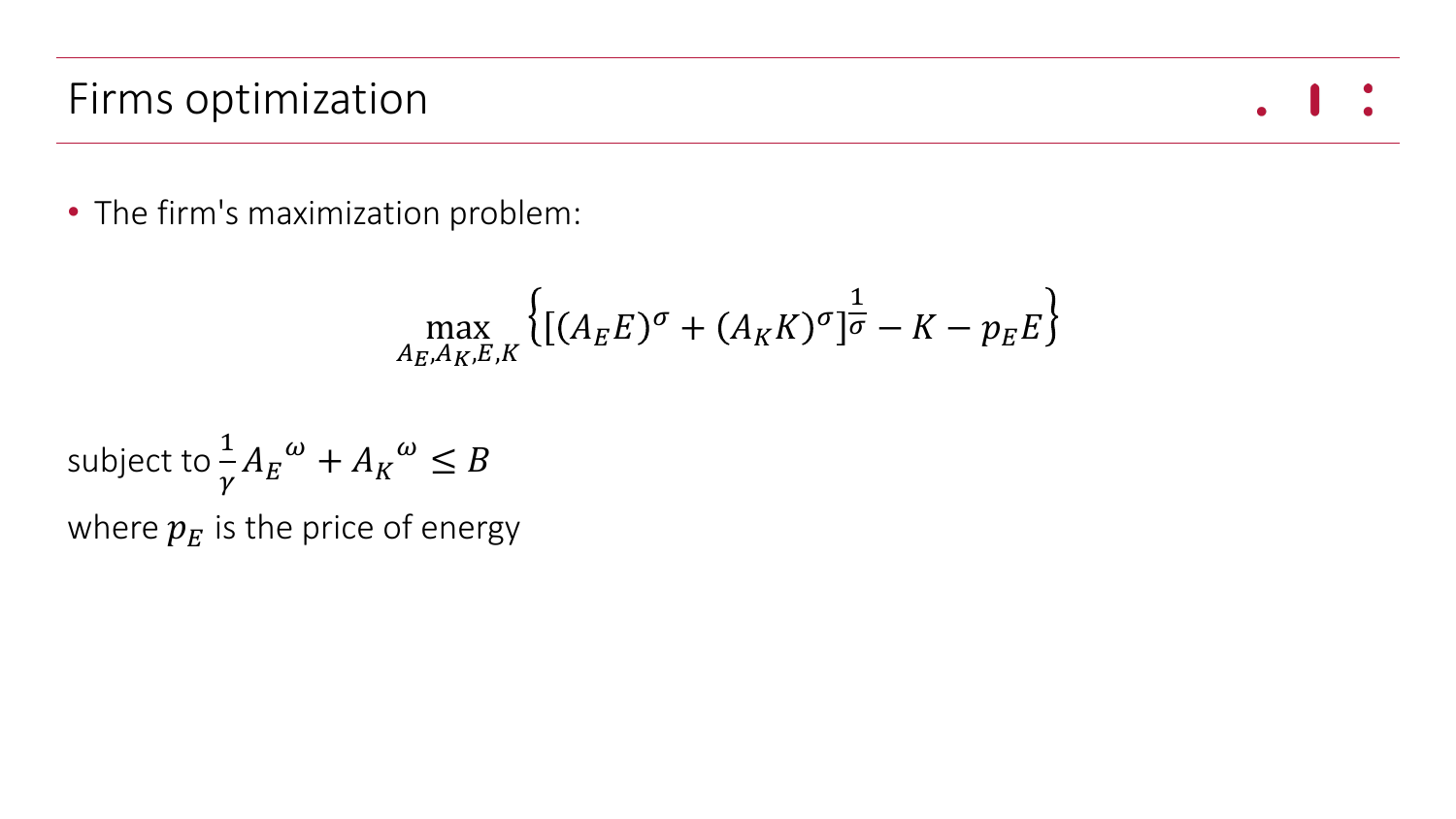#### Optimal choices

$$
\log\left(\frac{E}{K}\right) = -\frac{1}{1-\sigma}\log(p_E) - \frac{-\sigma}{1-\sigma}\log\left(\frac{A_E}{A_K}\right)
$$

$$
\log\left(\frac{A_E}{A_K}\right) = \frac{-\sigma}{1-2\sigma+(\omega-1)(1-\sigma)}\log(p_E)
$$

$$
+\frac{1}{1-2\sigma+(\omega-1)(1-\sigma)}\log(\gamma)
$$

Energy-capital ratio can decline because

- increase in  $p_E$  leads to substitution within a production method
- increase in  $p_E$  leads to the choice of energy-saving (high  $\frac{A_E}{A_M}$  $A_K$ ) technologies
- change in the global paradigm (change in  $\gamma$ )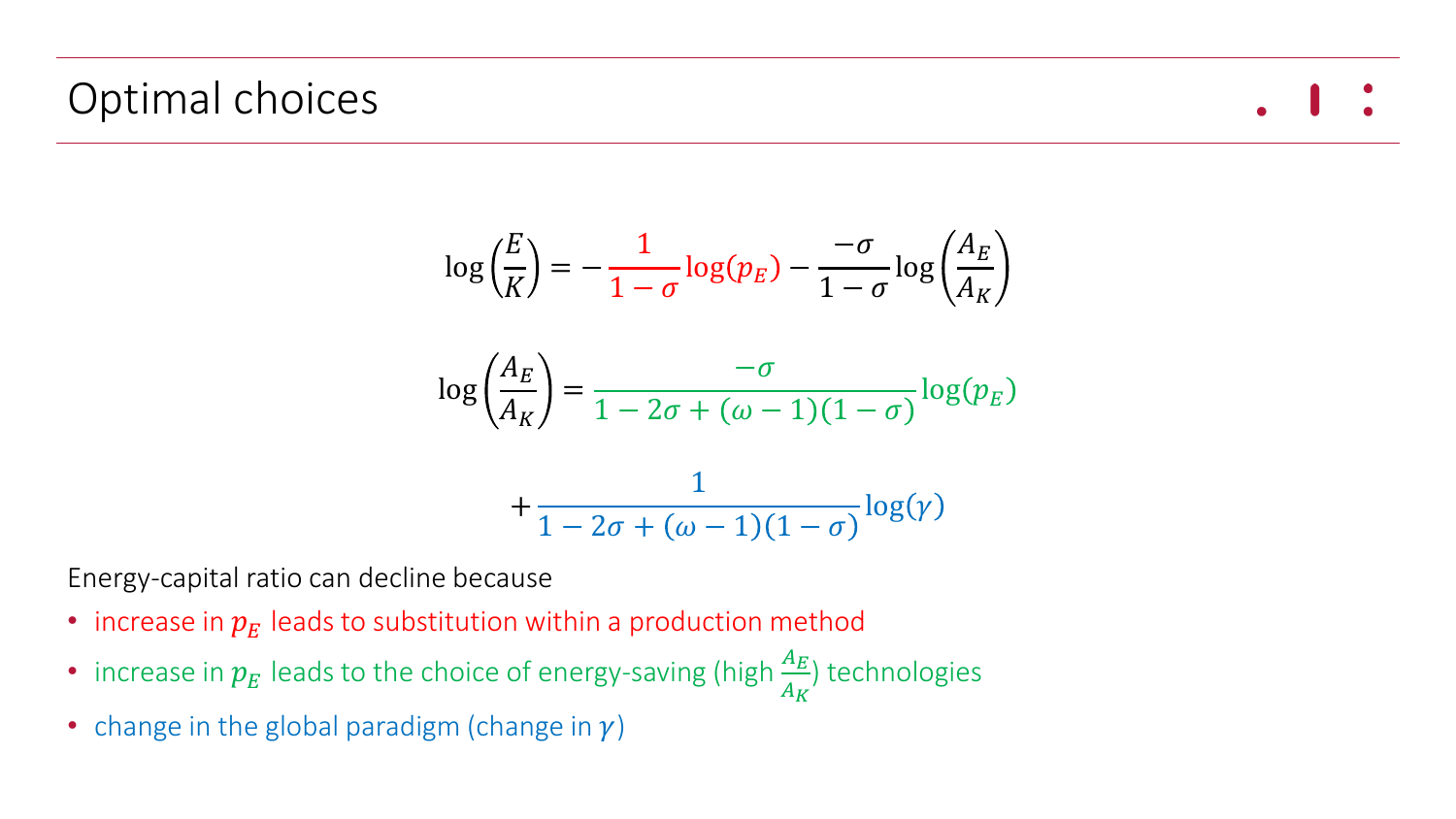• The production method involves the use of a continuum of machines.

$$
Y = \int_{i \in \Omega} (H_i x_i)^{\alpha} di
$$

where  $\Omega$  is the set of processes available and  $H_{\boldsymbol{i}}$  is the unit productivity of process  $\boldsymbol{i}$ 

- The growth rate of $H_i$ ,  $g$  will determine the growth of the economy
- A machine *i* uses Leontief technology to combine energy,  $E_i$  and capital,  $K_i$  and generate the composite  $x_i$ :

 $x_i = \min\{A_{Ki}K_i, A_{Ei}E_i\}$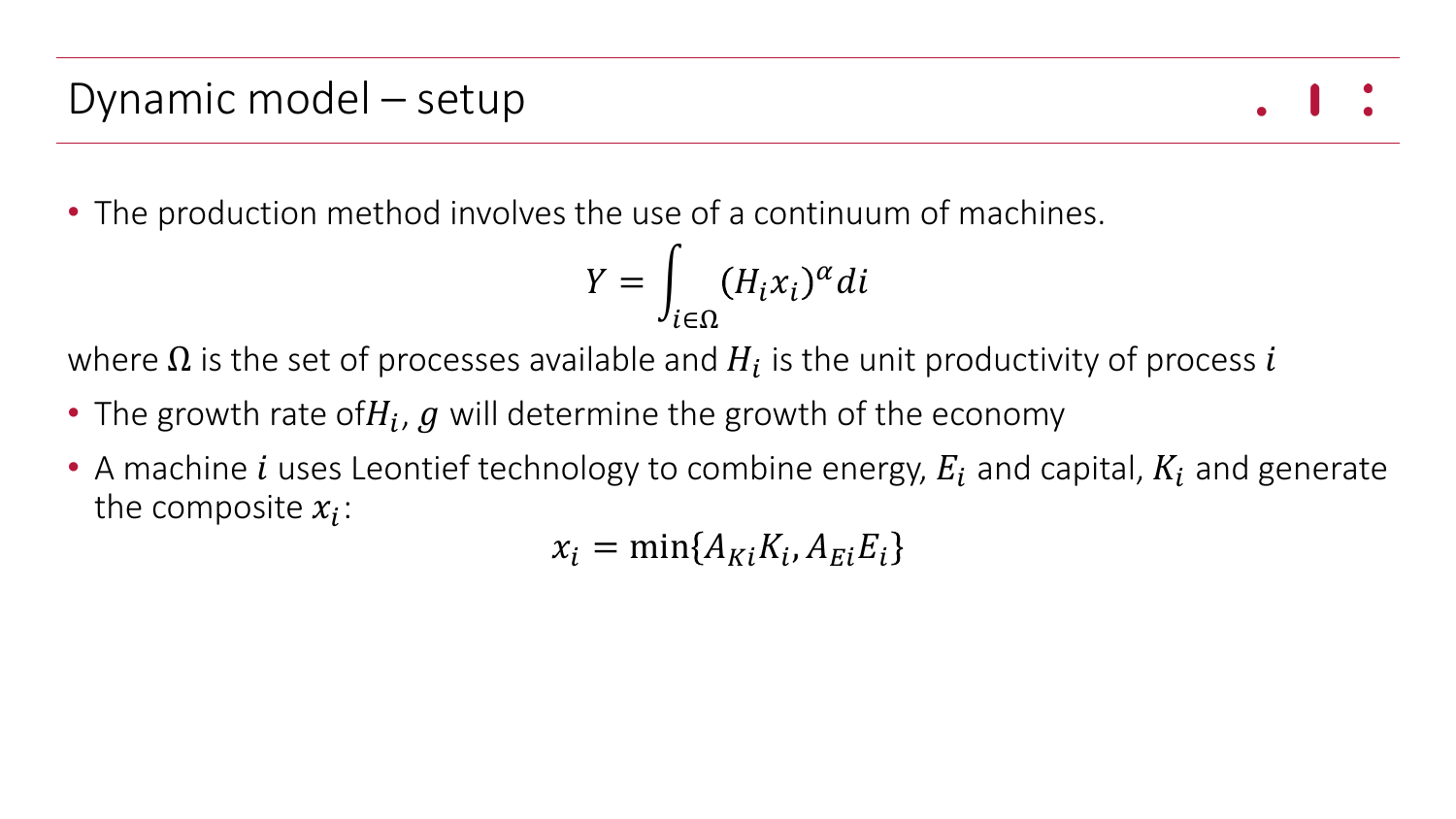#### Machines availability

- At every instance of time the probability that the machine disintegrates is given by  $1-e^{-\delta}$ .
- Later  $\delta$  will determine capital depreciation rate.
- At the same time there is an exogenous inflow of new processes (e.g. due to R&D) at the rate  $n$ .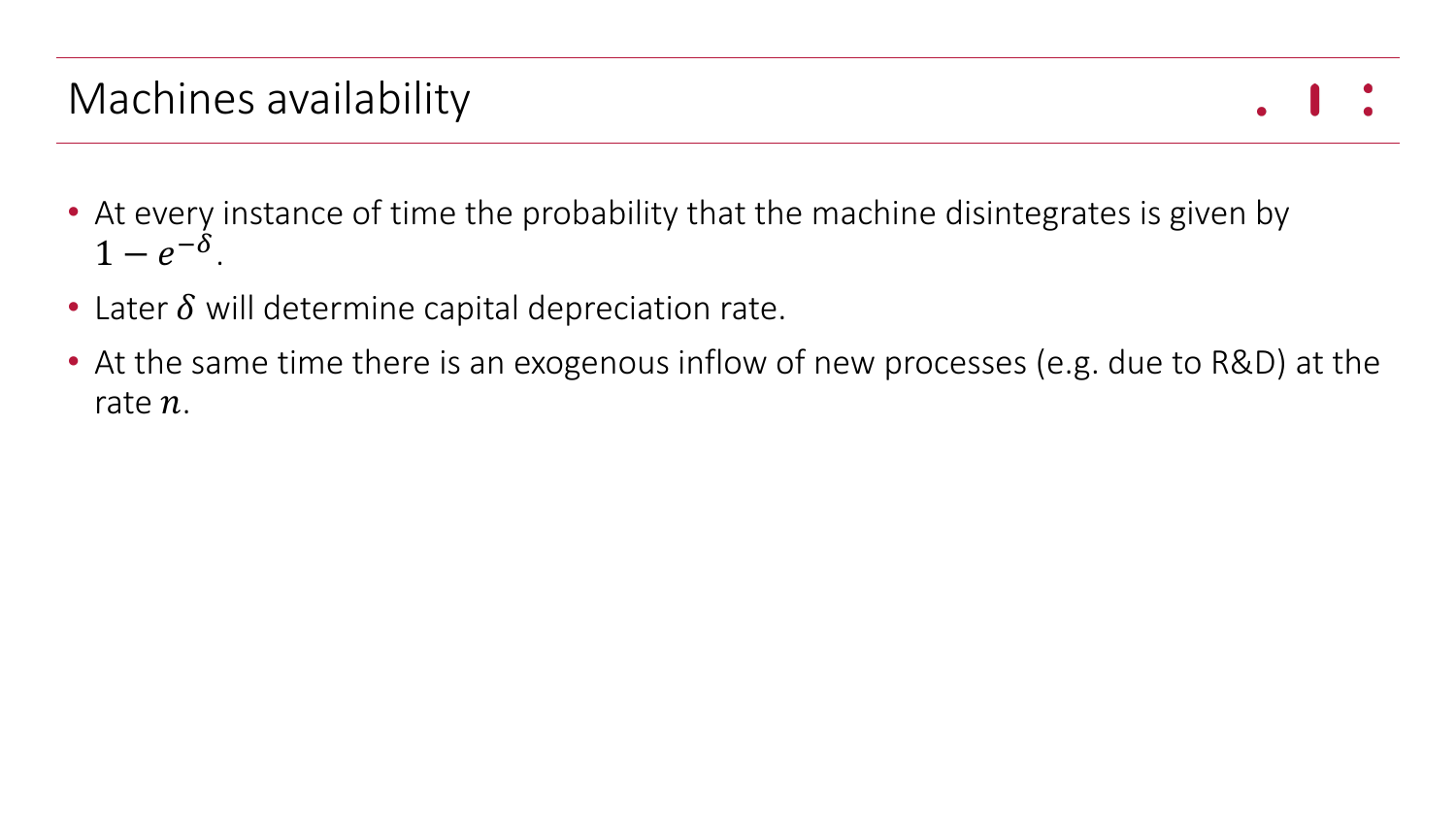#### Firms choices



- At every instance the firm chooses
	- energy for every machine installed currently or in the past.
	- capital devoted to each machine installed at that instance of time.
	- technology ( $A_E$  and  $A_K$  satisfying 1  $\frac{1}{\gamma}A_E^{\phantom{E} \omega}+ A_K^{\phantom{K} \omega}\le B$  ) for machines **installed at that** instance of time.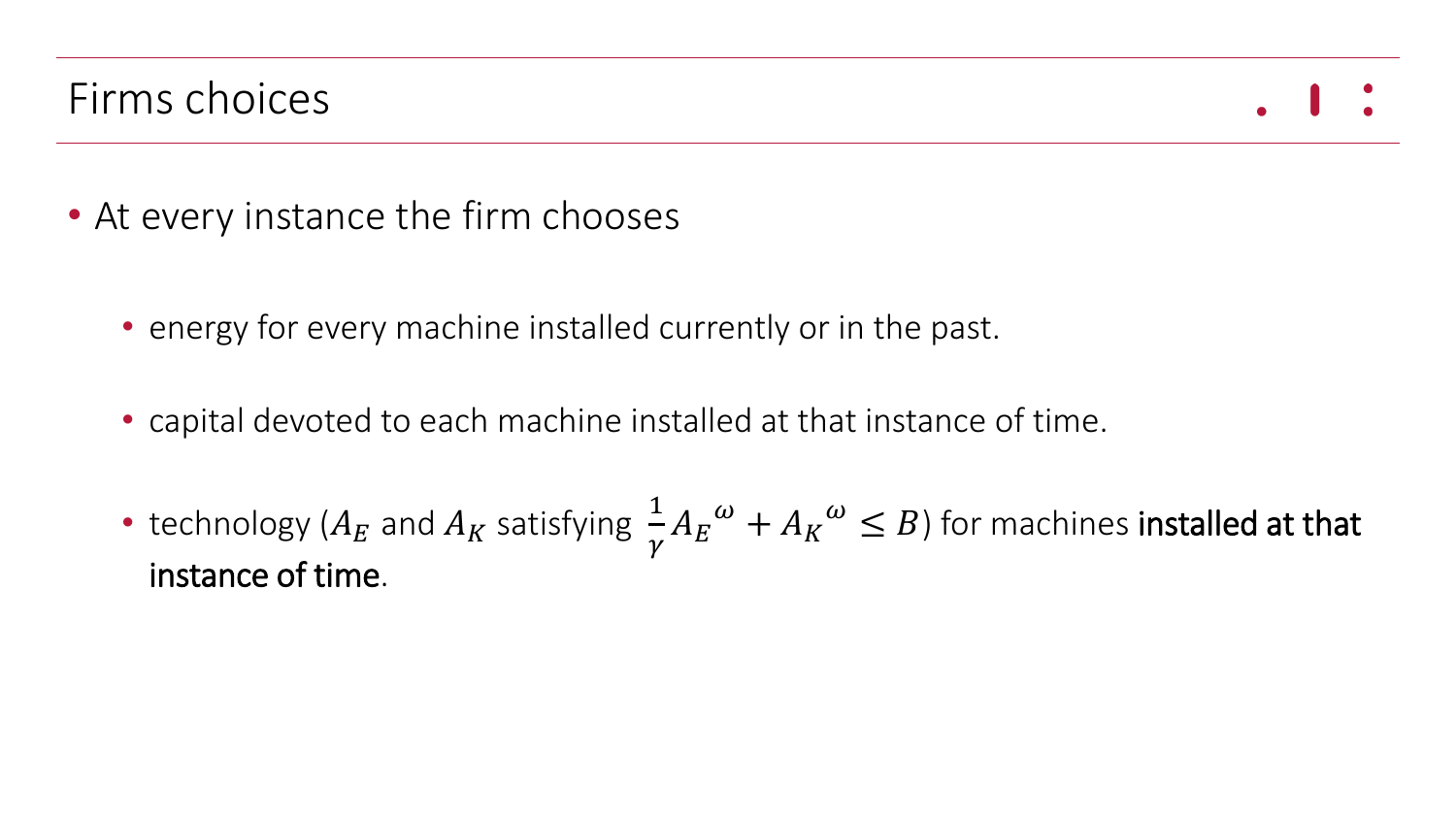# Model prediction

$$
\bullet\quad\bullet
$$

• Long-run elasticity of demand:

$$
\epsilon_{LR} = -\frac{1}{\omega + 1} - \frac{\omega + \alpha}{(\omega + 1)(1 - \alpha)} \frac{d \log m}{d \log p_E}
$$

where 
$$
m^{\frac{\omega}{\omega+1}} = p_E^{\frac{\omega}{\omega+1}} + \gamma^{\frac{1}{\omega+1}}
$$

• the elasticity of demand for energy at time  $T$  after a permanent change of price at  $t$ :

$$
\epsilon_{T-t} = (1 - e^{-(T-t)(\delta + g)}) \epsilon_{LR}
$$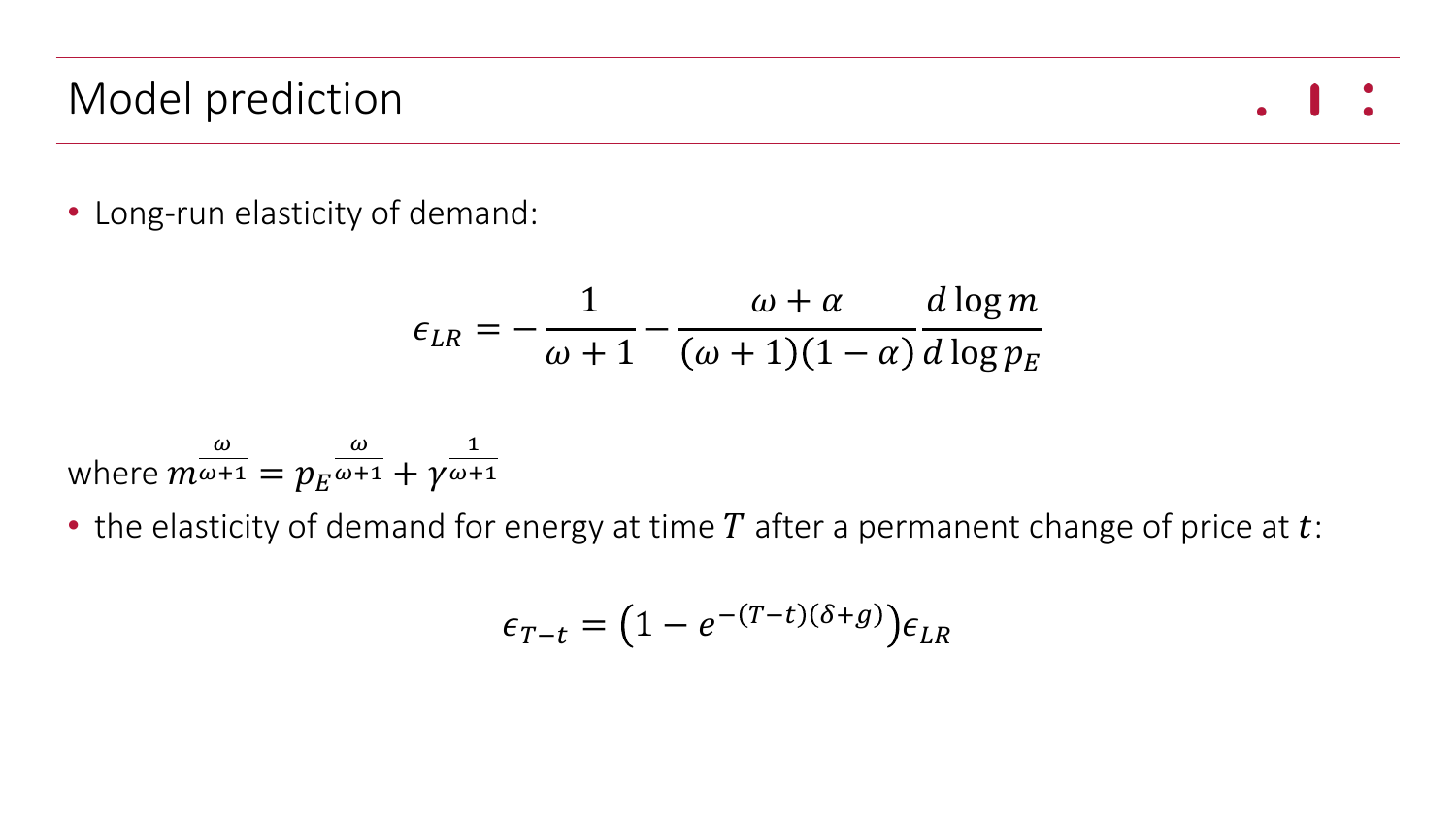#### Implementation in the DSGE model

• Energy services

$$
ME_t = A_{Et}E_t + (1 - (\delta + g))ME_{t-1}
$$

• Capital services

$$
MK_t = A_{Kt}K_t + (1 - (\delta + g))MK_{t-1}
$$

• capital-energy aggregate

$$
Y_t = \min\{ME_t, MK_t\}
$$

• Technological frontier

$$
\frac{1}{\gamma}A_{Et}^{\omega} + A_{Kt}^{\omega} \le B
$$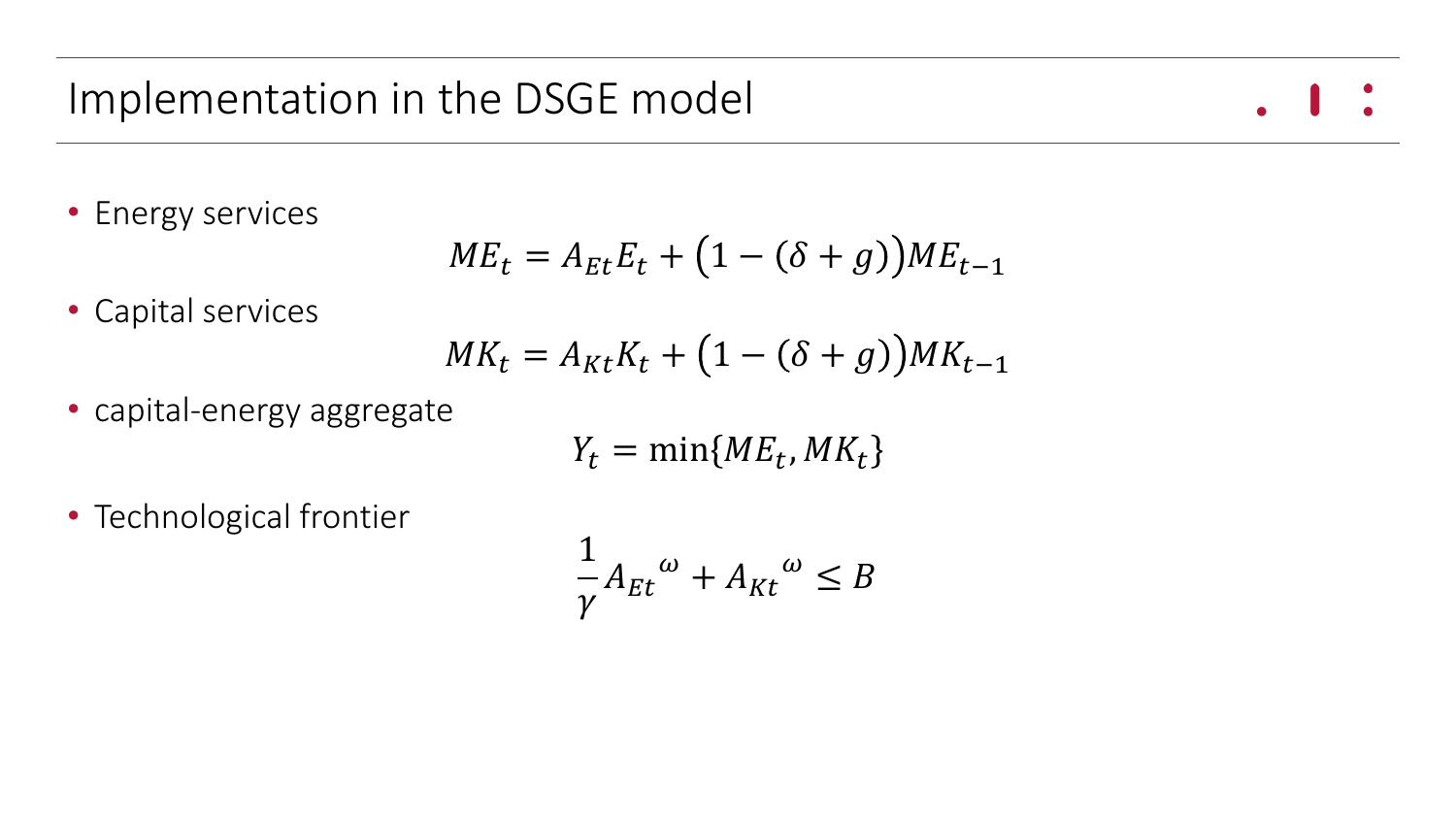#### Qualitative predictions – Energy demand



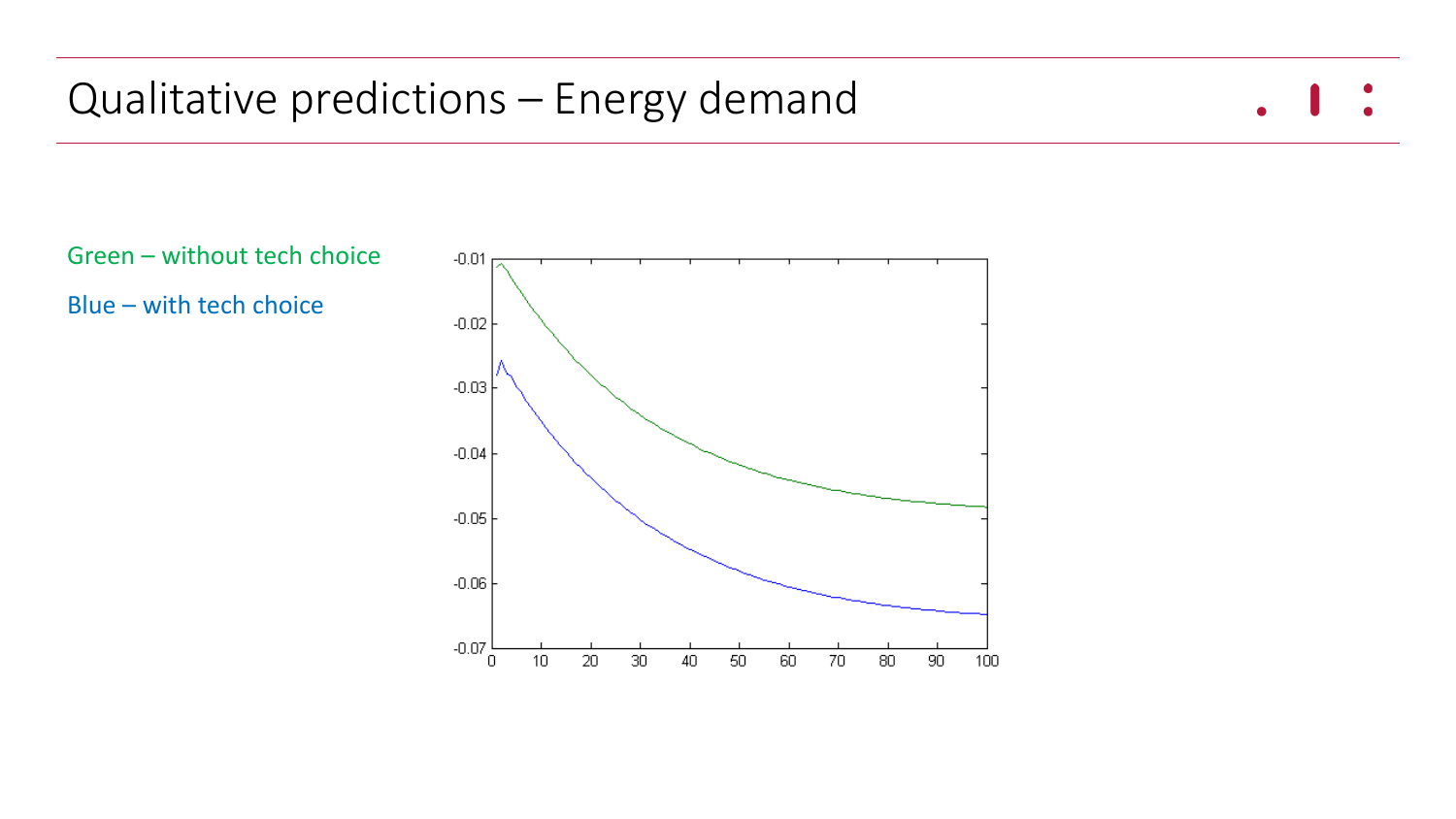#### Qualitative predictions – GDP



Green – without tech choice Blue – with tech choice

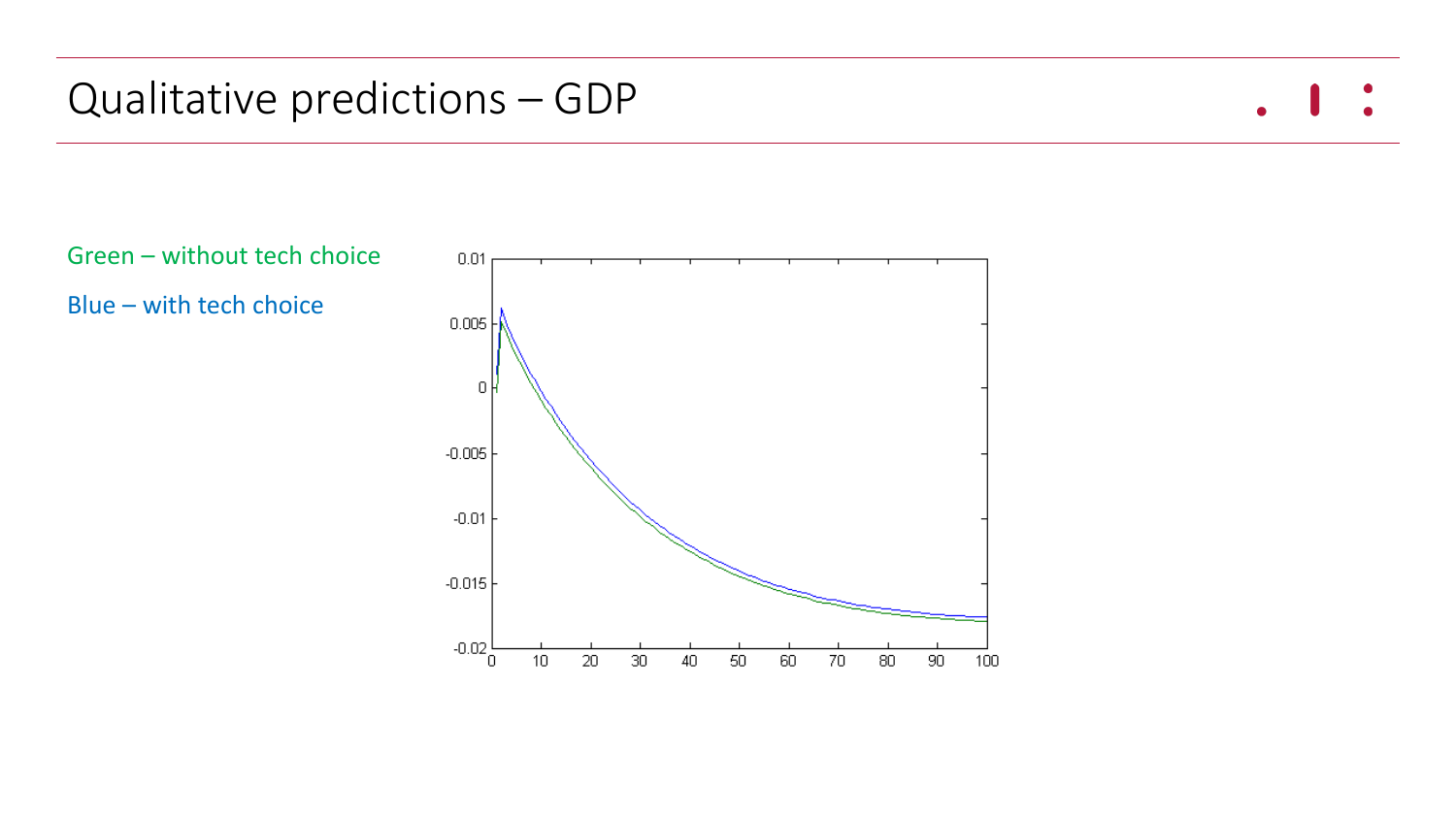#### Qualitative predictions – CO2



Green – without tech choice Blue – with tech choice

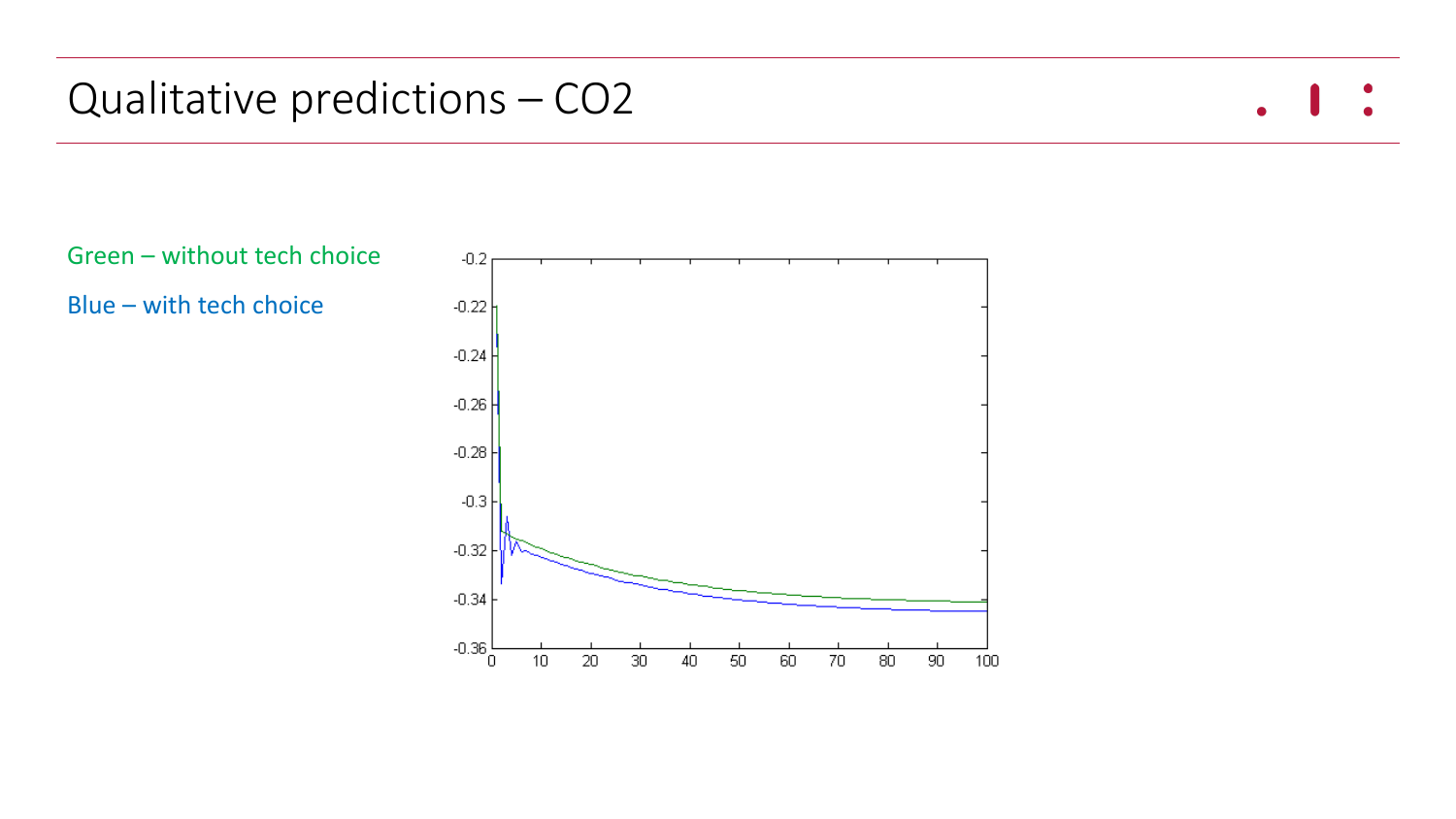

Green – without tech choice Blue – with tech choice